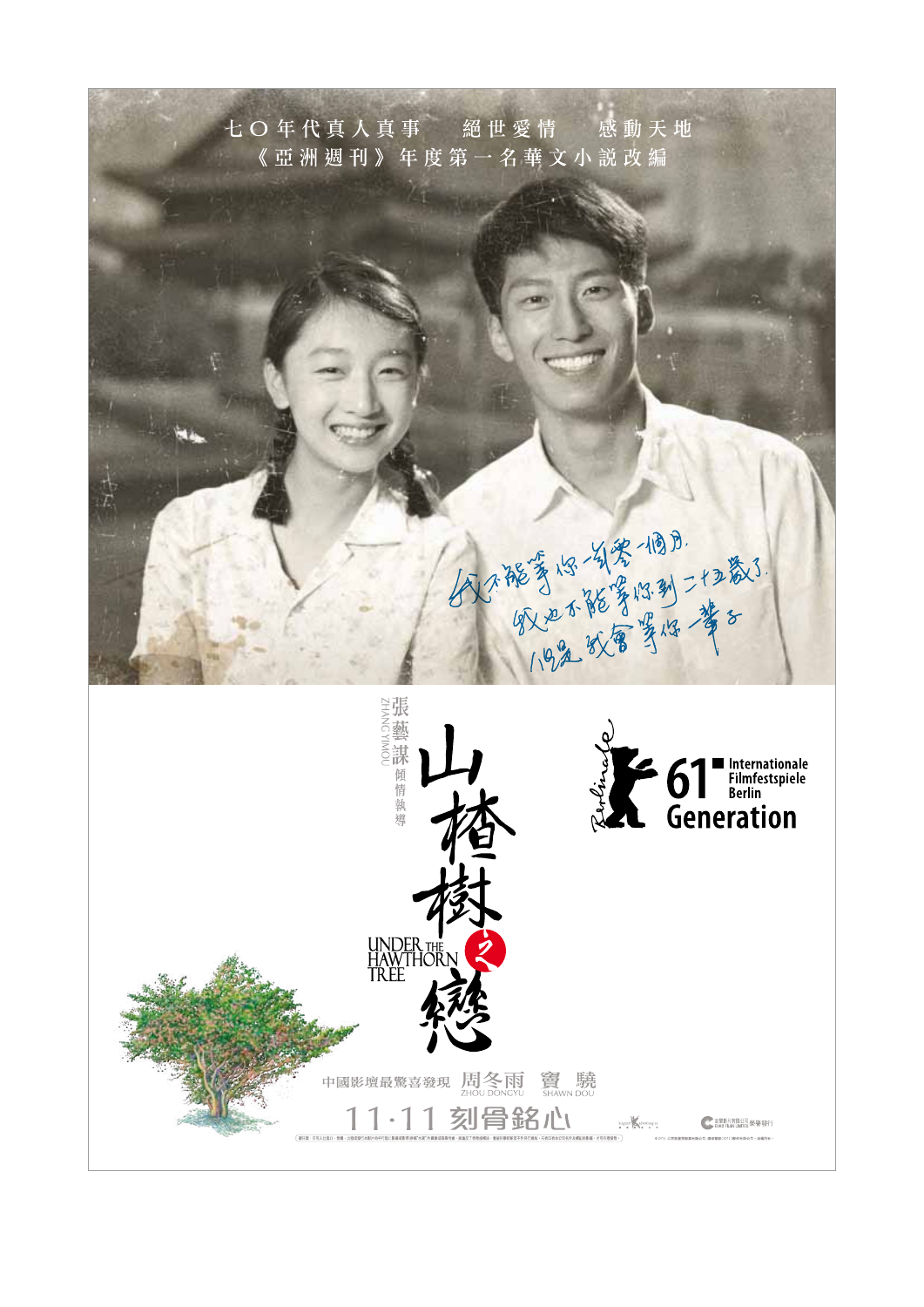

## Zhang Weiping, Hugo Shong, Cao Huayi & Bill Kong present

Zhou Dongyu Shawn Dou



2011 · CHINA · RUNNING TIME 115 min · 35 MM · DOLBY SR STEREO · COLOUR · Subtitles English

PLEASE NOTE: Photos and press kit can be downloaded from www.wildbunch.biz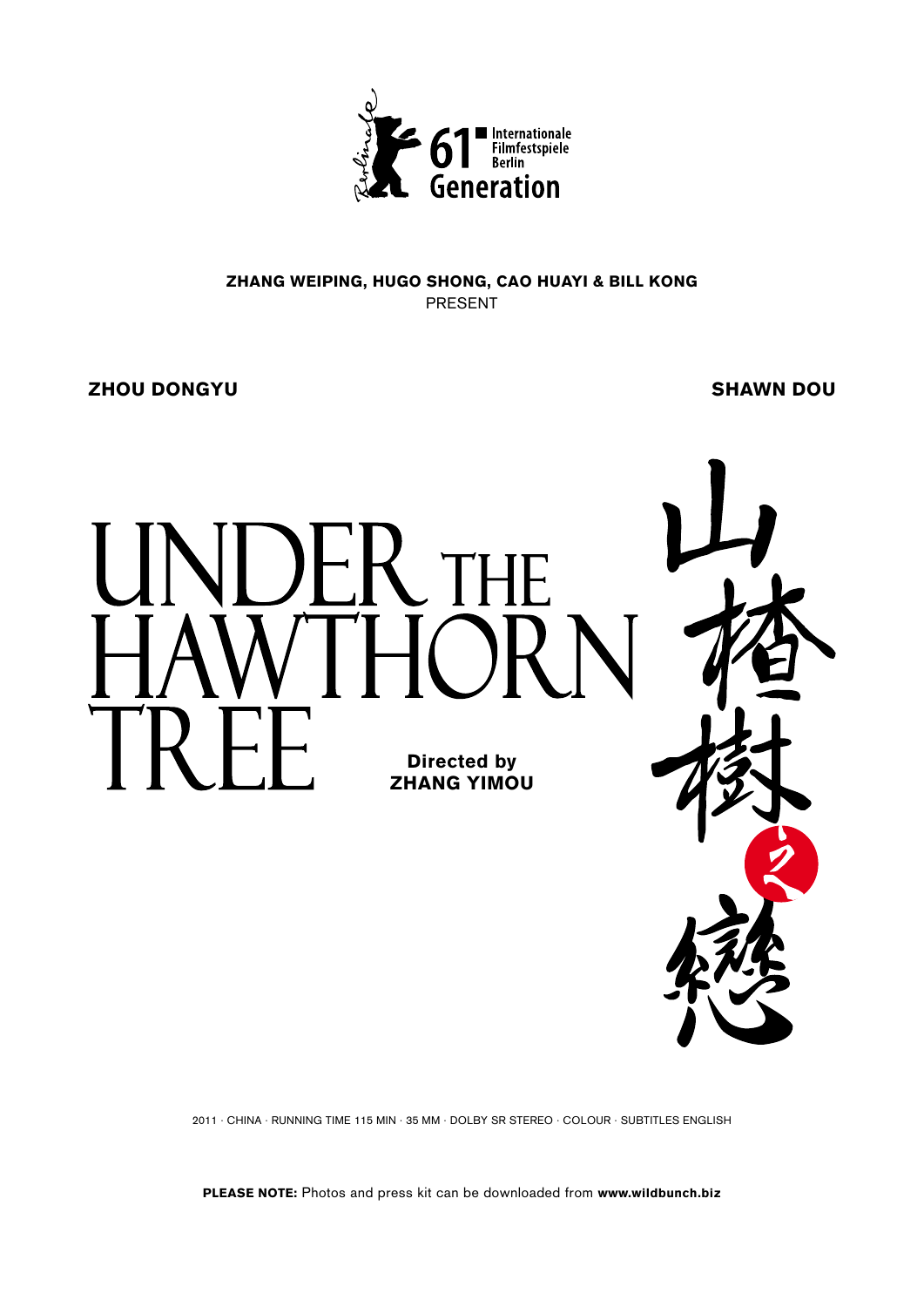## **SYNOPSIS**

Based on a real-life story of the same title by acclaimed author Ai Mi. 3 million copies of the book have been sold since it was first published in 2007. Voted in "Asia Weekly" as the year's No. 1 Chinese language novel and highly praised by authors, critics and readers worldwide

*Jing, an innocent high school city girl, is sent to a remote mountain village for "reeducation" during the Cultural Revolution. With her father imprisoned as a "rightist", her ostracized mother struggles to support her three children. Jing knows that her future and her family's wellbeing depend on how well she behaves in the eyes of the authorities.* 

*One wrong move and their lives could be destroyed.* 

*Her cautious, quiet existence is disrupted when she falls for Sun, the charming son of an elite military family. Given the difference in their social backgrounds, romance between the two is unthinkable. And dangerous. But their mutual attraction is fierce and undeniable. At first Jing tries to resist but Sun pursues her relentlessly, even after she returns to the city. Their romance blossoms pure, passionate and in secret. No one must know - least of all Jing's mother whose only desire is that her daughter ensures a future for herself at all cost.* 

*Then Sun disappears. When he reenters her life, Jing sees that something has changed. She is forced to confront her ideas about love, honor, and loyalty, to decide what she truly believes in. Their lives will change forever...*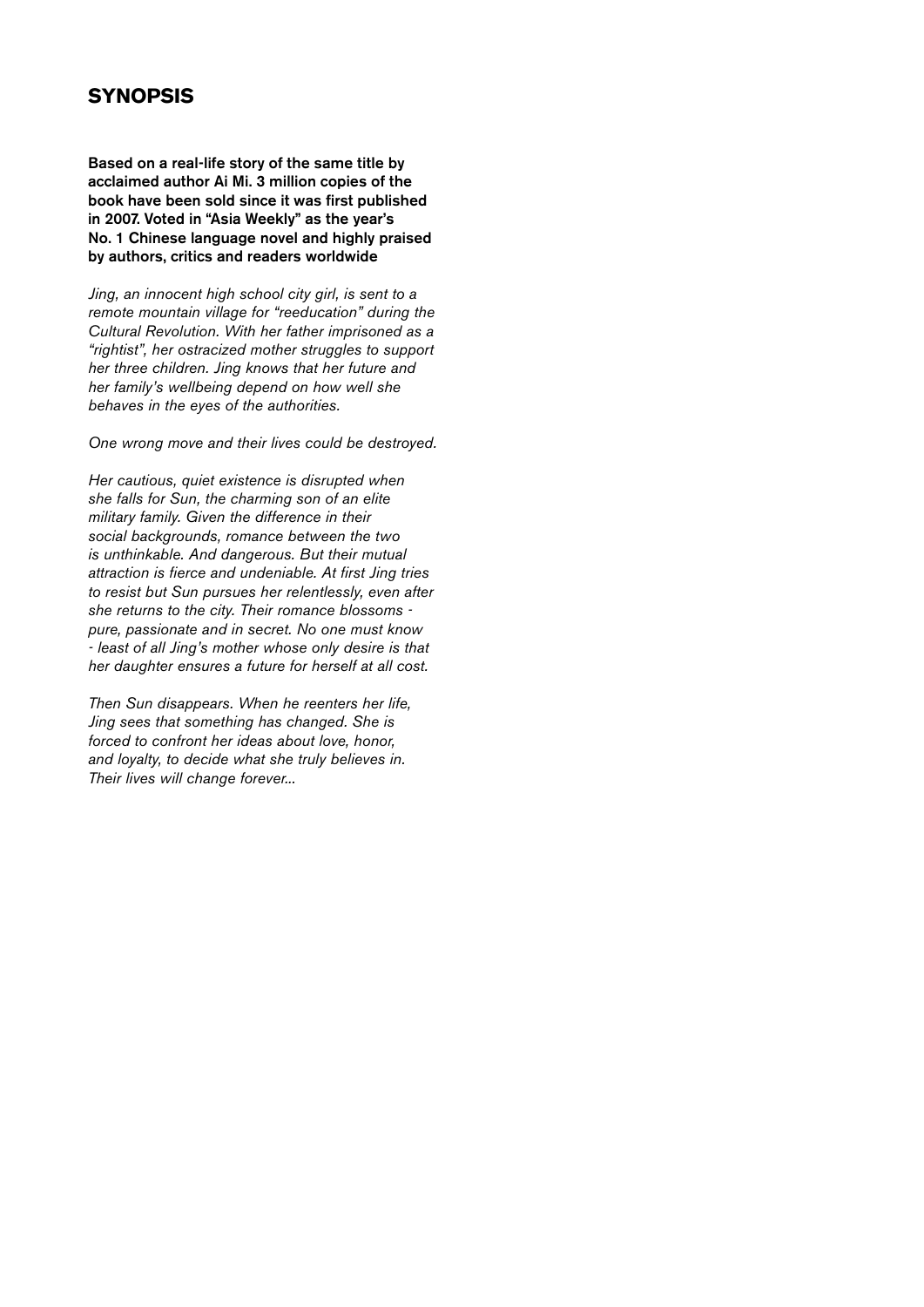## **CAST**

### ZHOU Dongyu - Jing

Born in 1992 in Shijiazhuang, in China's Hebei Province, 18-year-old Zhou Dongyu was a third year high school student in her hometown when she was discovered.

For the selection of this female lead role, the crew traveled to almost evey art school in the country, seeing thousands of girls until finally coming across Zhou Dongyu at the Nanjing Art Academy, where she was applying for an undergraduate dance course. Zhou's innocent appearance immediately struck a chord with the assistant director and ultimately moved director Zhang Yimou as well. During the interview and screen tests, Zhang Yimou found that though Zhou was already eighteen years old, she was rather naïve and inexperienced when it came to the complexities of human relationships. Her fresh look and pure and uncomplicated character were what they were after.

## SHAWN DOU - Sun

Born in Xi'an in 1988, Shawn Dou moved to Canada when he was a teenager. Now 22 years old, he is fluent in Mandarin Chinese, Cantonese and English. Encouraged to enter the 'Vancouver Sunshine Boyz Contest' because of his height, Shawn won the title. The experience ignited his interest in acting. He returned to China, and entered the acting department (Class of 2008) of the Beijing Film Academy, where he was discovered and invited to play the role of Sun.

### XI Meijuan - Jing's Mother

Renowned for both film and TV appearances, Xi Meijuan is one of China's leading actresses. She was born in Chuansha in 1955 and graduated from the Acting Department of the Shanghai Theatre Academy. She worked as an actress in the Shanghai People's Art Theatre and is currently at the Shanghai Dramatic Arts Centre. She also holds the positions of Director of the Shanghai Dramatists Association and Vice-President of the Shanghai Municipal Film Association. She is active in the theatre, TV and film production worlds, and is involved behind the scenes of the Golden Rooster and the Huabiao Awards.

#### Selected Filmography

2005 Ballet of Two Dancers (Liangge Ren De Balei)

2002 Flowers (Hua'er Nu Fang)

2002 The Judge's Mama (Faguan Mama)

2000 The Full Moon (Yue Yuan Jin Xiao)

1996 A Tree (Yi Ke Shu)

1995 The Strangers in Beijing (Hun Zai Beijing)

1995 No Stories in the Small Village (Xiao Cun Wu Gushi)

1994 The First Temptation (Diyi Youhuo)

1992 The Scientist Jiang Zhuying (Jiang Zhuying)

1990 False But True (Jia Nu Zhen Qing)

1985 Apartment (Gongyu)

SELECTED Awards

2003 Golden Eagle Awards Outstanding Achievement Award in the Female Category. 2001 Huabiao 2000 Film Awards Outstanding Actress Award. 1991 Golden Rooster Awards Best Leading Actress.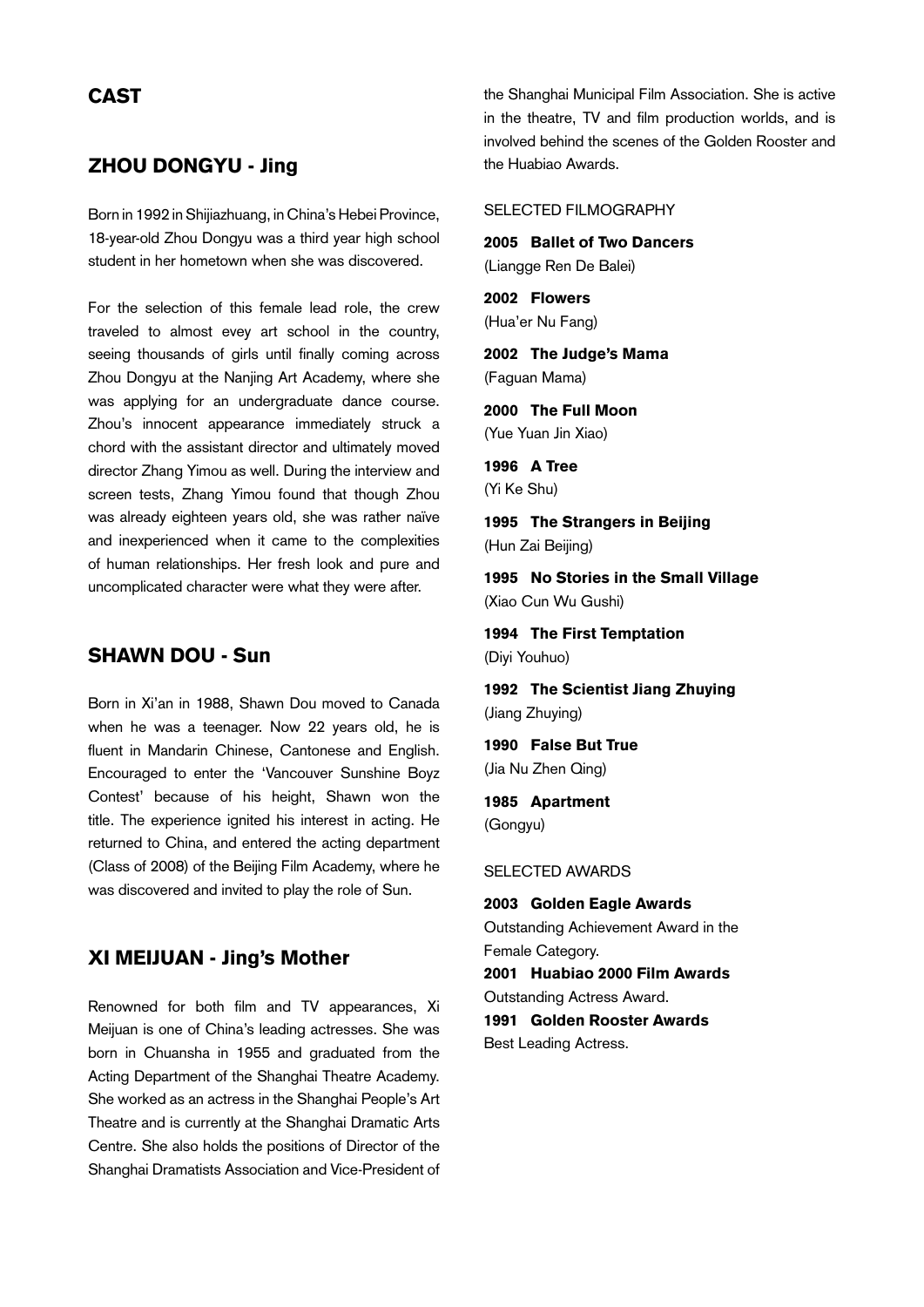## LI XUEJIAN - Village Director Zhang

Very well known in China, Li Xuejian was born in 1954 and now works as a leading actor in the Central Experimental Drama Academy. He won the China TV Flying Goddess Award and the Golden Eagle Award for Best Actor for his performance in 'Desire', China's first large-scale indoor play.

#### Selected Film and Theatre appearances

1995 Flying Tigers (Fei Hu Dui)

1993 Unreal Image (Huanying)

1993 Story of Shazhen (Shazhen De Gushi)

1993 The Blue Kite (Lan Fenzheng)

1992 Family Portrait (Sishi Bu Huo)

1990 Jiao Yu Lu

1986 The Steel-File General (Gang Cuo Jiangjun)

#### SELECTED awards

11th China Film Golden Rooster Awards Best Leading Actor Popular Cinema Magazine's 14th Hundred Flower Awards Best Actor

# CHENG TAISHEN - School Teacher Mr. Luo

Cheng Taishen graduated from the Directing and Performing Department of the Central Academy of Drama in 1993 and has received countless awards for his performances.

#### Selected Filmography

2009 Good Earth (Da Di)

2009 Biutiful 2009 Ma Wen's Battle (Ma Wen De Zhanzheng)

2007 War On the Other Bank (Dui An De Zhanzheng)

2007 Twilight Dancing (Ju Shi)

2006 In Love We Trust (Zuo You)

2005 Jade Warrior (Yu Zhanshi)

2004 The World (Shijie)

2003 Nanxi River (Nanxi Jiang)

2002 High Sky Summer (Wang Shouxian de Xiatian)

2001 Seafood (Haixian)

#### SELECTED AWARDS

2004 The World (Shijie) 61st Venice International Film Festival Best Leading Actor nomination Academy Awards® Best Foreign Film nomination 29th Hong Kong International Film Festival Closing Ceremony Film

#### 2002 High Sky Summer

(Wang Shouxian De Xiatian) 53rd Berlin International Film festival Youth Forum participant

2001 Seafood (Haixian) 58th Venice International Film Festival Grand Jury Prize 52nd Berlin International Film Festival Youth Forum participant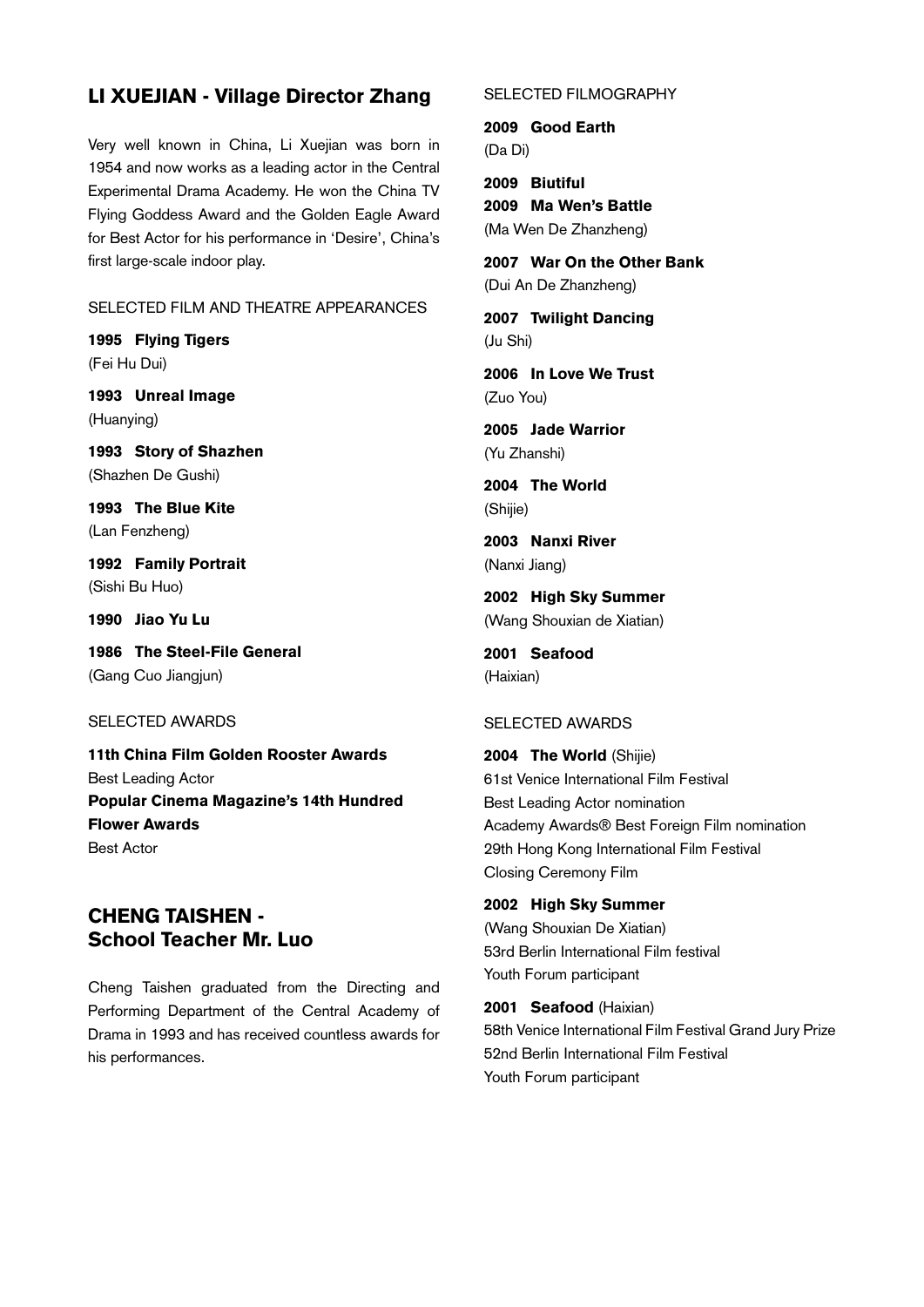## SA RINA - Auntie

Sa Rina was born in China's Inner Mongolia in 1986. A first-class actress, she graduated from the Shanghai Theatre Academy and is currently a member of the People's Republic of China Union Arts and Drama Troupe.

#### SELECTED FILMOGRAPHY

2006 A Winter Fairytale (Dongtian Li De Tonghua)

2002 Sand Burial (Sha Zang)

2002 Father (Fuqin)

2001 Deng Xiaoping

1995 An American in China (Zhongguo Yueliang)

#### SELECTED Awards

2009 China TV Flying Goddess Awards Outstanding Contribution Artist Award in celebration of China's 60th Anniversary

2009 Flying Goddess Awards Outstanding Actress Award

2009 Performing Arts Awards Top Ten Awards

2008 China TV Golden Eagle Awards Audience Award for Most Popular Actress

1997 China TV Flying Goddess Award Outstanding Actress Award

Shanghai International TV Festival "Magnolia Awards" - Best Actress "Air China Cup" Journalist Award - Best Actress

Golden Rooster Awards Best Supporting Actress nomination (Daqiceng Xiaoshi)

## LV LIPING - Wei's Mother

An acclaimed actress in Mainland China, Lv Liping was born in Beijing in 1960. She graduated from the Central Academy of Drama and is currently Director of the Beijing Stars Performing Art School. Lv Liping has received numerous prizes including a Flying Goddess Best Actress award.

SELECTED FILMOGRAPHY

2008 24 City (Ershisi Cheng Ji)

2003 A Reunion of Two Families (Tuanyuan Liang Jia Qin)

2002 Festival in the Heart (Xinzhong de Jieri)

2001 Pretending to Have No Feelings (Jiazhuang Mei Ganjue)

2001 Who Says I Don't Care? (Shei Shuo Wo Bu Zaihu)

2000 A Good Life Together (Hao Rizi Yikuai Guo)

1999 Love Will Tear Us Apart (Tianshang Ren Jian)

1998 Beijing Man (Beijing Ren)

1997 Spicy Love Soup (Aiqing Mala Tang)

1992 The Blue Kite (Lan Fengzheng)

1991 Single Woman (Dushen Nuren)

1991 No Regrets About Youth (Qingchun Wu Hui)

1990 The Ozone Layer Vanishes (Daqiceng Xiaoshi)

1990 Finding Love (Zaoyu Jiqing)

1988 Prairie Fire (Huang Huo)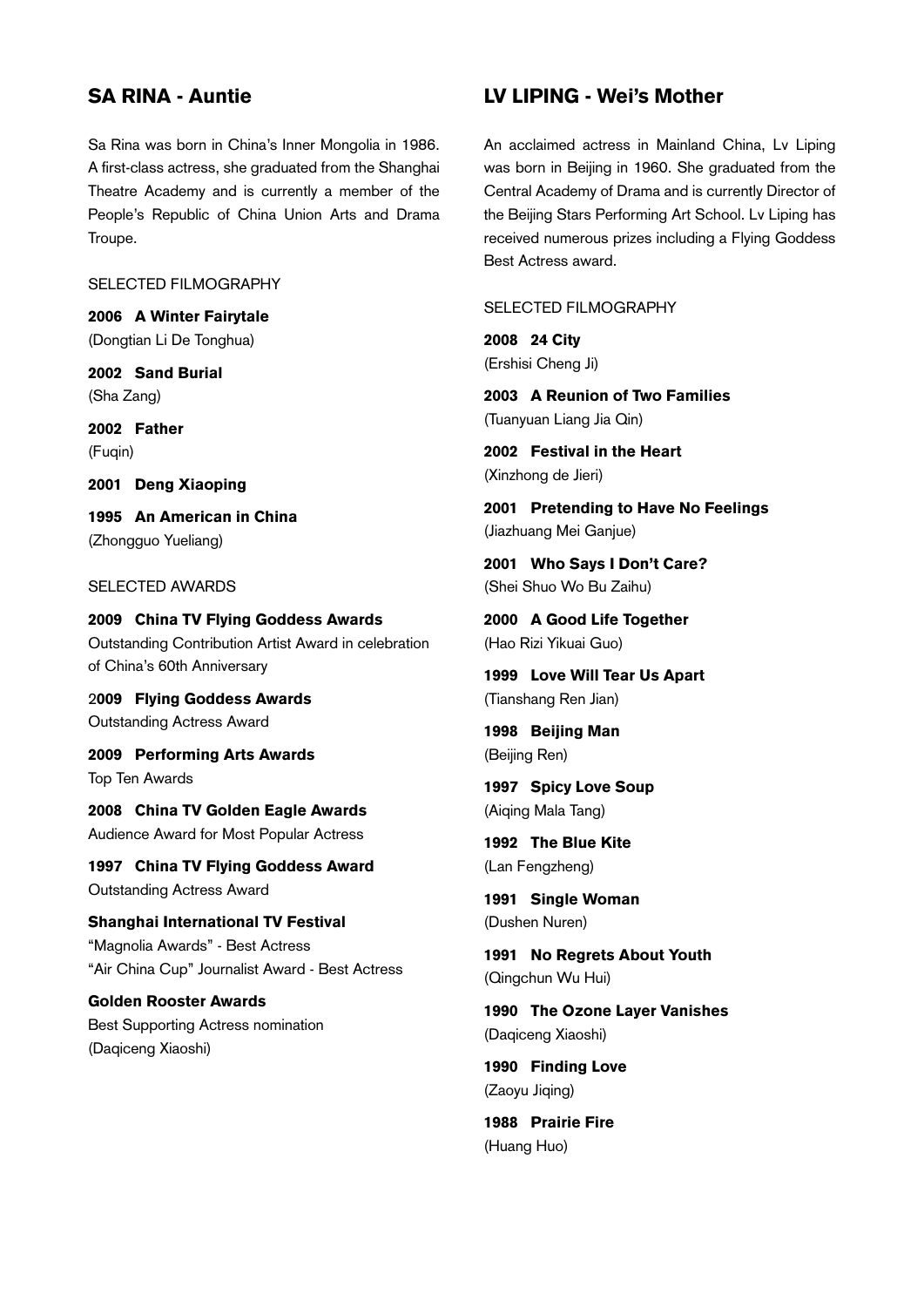1987 Dangerous Honeymoon (Weixian de Miyue Luxing)

1986 Old Well (Lao Jin)

1986 Beijing Kebabs (Hei! Gemen'r)

1985 Under the Big Tree (Da Shu Dixia)

1985 The Way She Lives (Zhang Jia Shao Nainai)

1984 Childhood Friends (Tongnian De Pengyou)

#### **AWARDS**

1992 The Blue Kite (Lan Fengzheng) Outstanding Actress Award 6th Tokyo International Film Festival

1989 Beseiged City Performance Academy Award

1986 Old Well (Lao Jin) Golden Rooster Best Supporting Actress Award Hundred Flowers Best Supporting Actress Award Performance Academy Award

# SUN HAIYING - Sun's Father

Born in the Chinese province of Liaoning in 1956, Sun Haiying is a film world veteran and recipient of the Audience Award for Most Popular Actor at the Golden Rooster Awards.

Selected Filmography

2008 Examination 1977 (Gaokao 1977)

2007 The One Man Olympics (Yige Ren De Aolinpike)

2006 Falling Leaves (Luoye Guigen)

2004 Jade Goddess of Mercy (Yu Guanyin)

2002 Pretty Big Feet (Meili De Dajiao)

2001 Pretending to Have No Feelings (Jiazhuang Mei Ganjue)

2001 Out of Xibaipo (Zouchu Xibaipo)

2000 Sunflower (Xiangrikui)

1995 Shining Spears and Armored Horses (Jin Ge Tie Ma)

1992 Soccer Fans (Qiumi Xin Qiao)

1992 The Swordsman in Double Flag Town (Shuangqizhen Dao Ke)

1987 Lightning Action (Shandian Xindong)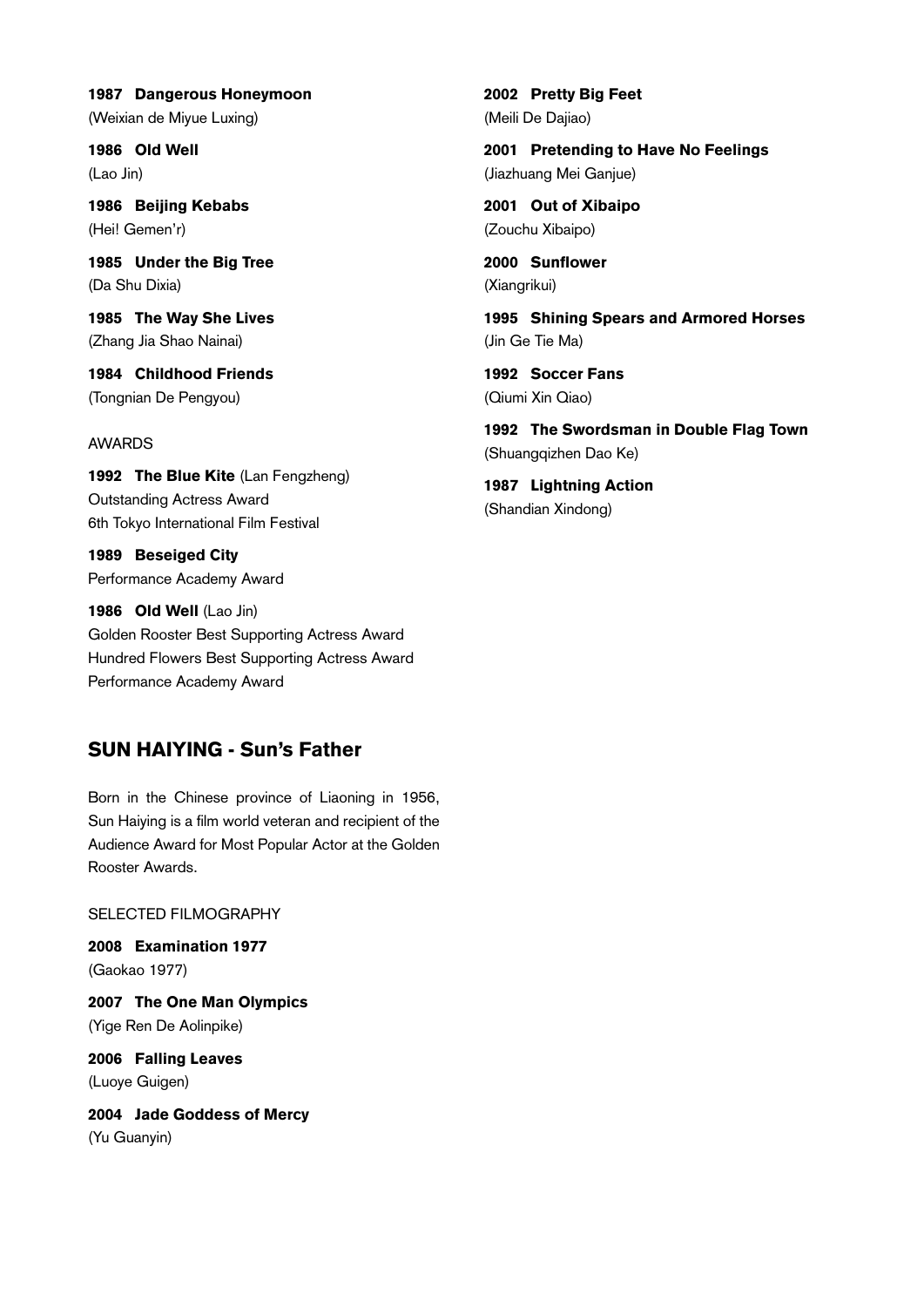### **CREW**

### ZHANG Yimou - Director

Ever since his directorial debut "Red Sorghum" (1987) won the Golden Bear Award at the Berlin Film Festival, Zhang Yimou has established his reputation as one of the most talented and influential directors of the fifth generation. He is an accomplished actor, starring in "Red Sorghum" as well as earning the Best Actor Award at the Tokyo International Film Festival for his performance in "Old Well" (1986). Zhang Yimou is also a skilled cinematographer, with credits including "Yellow Earth" (1984), "Old Well" (1986), and "The Big Parade" (1986).

Zhang Yimou has received multiple honors as a director. He is the first Chinese filmmaker to receive Motion Picture Academy recognition, being nominated the for Academy Award® in the Best Foreign Film category for "Ju Dou" in 1990, "Raise the Red Lantern" in 1992, and "Hero" in 2003. He has earned numerous top honors, including the Silver Lion at the 44th Venice International Film Festival for "Raise the Red Lantern" (1991), the Golden Lion Award at the 45th Venice International Film Festival for "The Story of Qiu Ju" (1992), the Grand Jury Prize at the 47th Cannes International Film Festival for "To Live" (1994), the Golden Lion Award at the 52nd Venice International Film Festival for "Not One Less" (1999), the Silver Bear at the Berlin International Film Festival for "The Road Home" (1999) and the Alfred Bauer Prize for "Hero" (2003). Zhang Yimou's box office hit "House of Flying Daggers" was the recipient of multiple international awards as well as BAFTA and Golden Globe nominations for Best Foreign Film.

Zhang Yimou has mastered new realms of creativity in recent years. On the stage of New York's Metropolitan Opera in December 2006, he directed Placido Domingo in the world premiere of composer Tan Dun's opera "The First Emperor". He also acted as the chief director of the spectacular opening and closing ceremonies of the 29th Olympic Games in Beijing, 2008.

#### SELECTED Filmography

- 2009 A Woman, a Gun and a Noodle Shop 2006 Curse of the Golden Flower 2005 Riding Alone for Thousands of Miles 2004 House of Flying Daggers 2002 Hero 2000 Happy Times 1999 The Road Home 1998 Not One Less 1997 Keep Cool 1995 Lumiere and Company 1995 Shanghai Triad 1994 To Live 1992 The Story of Qiu Ju 1991 Raise the Red Lantern 1990 Ju Dou
- 1989 The Puma Action
- 1987 Red Sorghum

#### Director's statement

This is a film that exists in spite of the times. In spite of the challenges and difficulties of that era, this young girl and this young boy fell in love. In spite of the changing times, people today can be moved and inspired by this film. That is because true love is pure and eternal. It happened then and it's happening now. It can be understood by all ages, ethnicities and backgrounds and in this way, the story is timeless and meaningful. I was greatly moved by the purity of this first love between the characters. I wanted to make this film because it expresses something precious and I wanted to do it in a simple and minimalist way fitting for something so natural and pure.

Zhang Yimou, 2010.

# Some thoughts on UNDER THE HAWTHORN TREE (ZHANG YIMOU's comments compiled from a number of interviews)

#### How did the project come to you?

I was given a script adapted from Ai Mi's "Hawthorn Tree Forever" in the summer of 2008, while we were preparing for the Olympic Games. I was told it was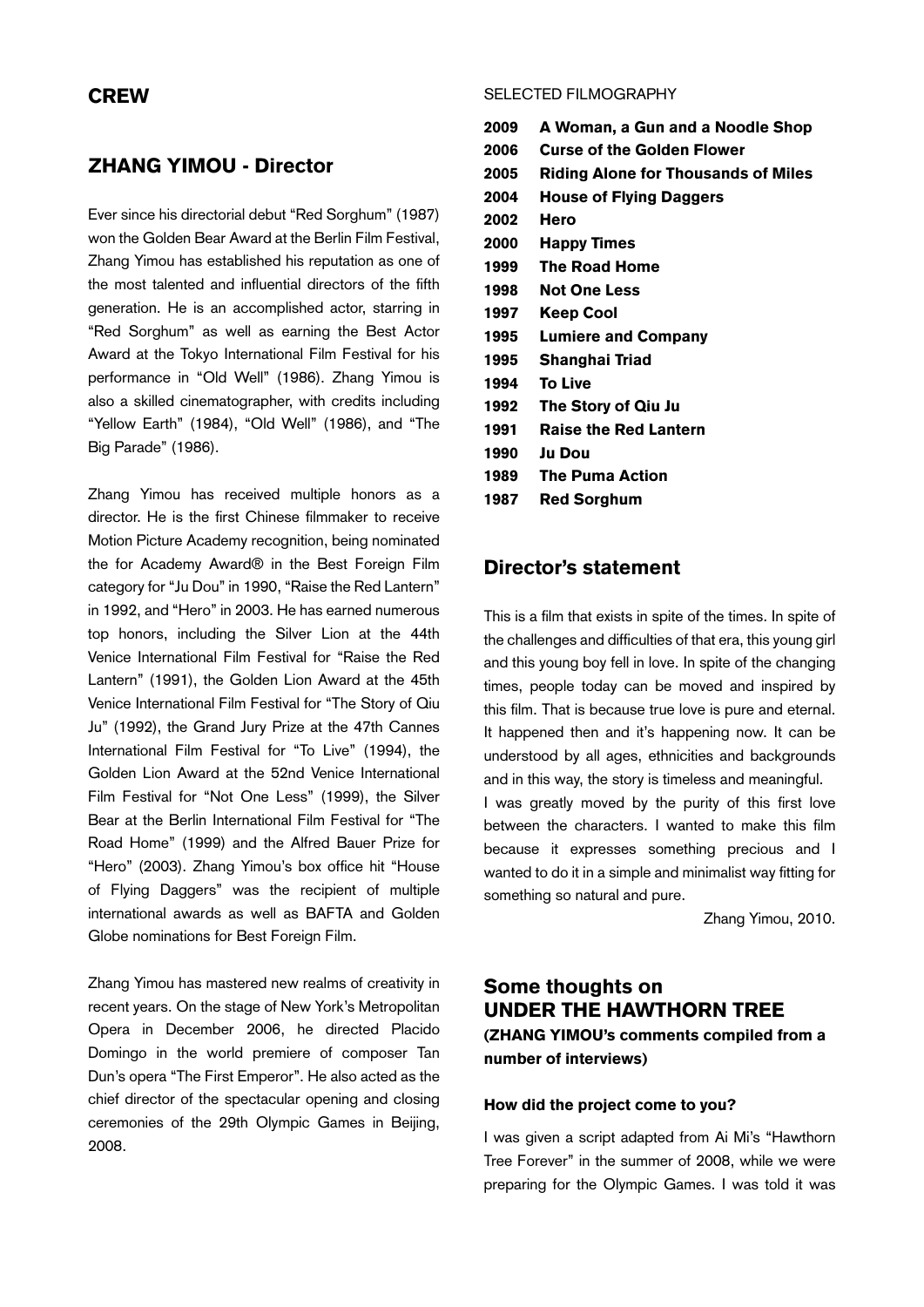a must-read for me, since it concerned young people being re-educated in the countryside in the 1970s something I experienced myself. I was deeply touched by the pure, simple love portrayed in the story.

Fundamentally, the film is about eternal themes: life and love. I wanted to avoid all exaggeration and fancy *mise-en-scene*, to create a simple, minimal narrative, to let the story flow.

### Why did you choose unknown actors to play the lovers?

I wanted the film to have a freshnes, a purity. New actors are like a clean slate. They don't need to act: they can just play themselves. To really get completely immersed in the film, not having a filmography helps.

Zhou and Dou are both innocent young people. They're pure, like the youth of the 1970s. As soon as I met them I felt they were the ones. They are key to the film without a doubt.

I asked them to feel rather than to act. I edited after shooting ended every day. Their performances just got better and better, so I focused more on the interaction between them. After all, it's their story.

### The story is set against the background of the cultural revolution. How do you see that part of history?

It was a tragedy, for the nation, for millions of Chinese people and for me personally. I was sent to the countryside for three years, then spent seven years in a factory. My situation was like Jing's, possibly worse.

The frightening sense of being inferior haunted me ever since. Even when I passed the exam for the Beijing Film Academy in 1978, I worried that the school would refuse me because of my family background.

You cannot just wipe away these kind of personal and national memories. The impression will last forever. But that's not the reason I wanted to make this movie. It's because in the original story, love and the expression of that love were so moving. In that era there was a very different way for people to express their emotions but in reality, the emotions were greater than the era itself. I wanted to make a simple story with a lasting appeal.

I told myself, do not show the injuries. The wound is, and will always be, in our hearts, but we must show people the beauty of mankind behind that.

### It's a sensitive subject. Did the censors ask you to change anything?

Everything went very smoothly. They were touched too, and saw it as a love story. I have to say there are limitations to filmmaking in China. It depends on how you deal with it. We all work in societies with limitations. The long history of China and its troubles are a rich resource for good stories. I hope China becomes more and more open, and the censorship more and more tolerant, but it needs time.

# ZHANG Weiping - Producer

Before launching his career in the film industry as a producer, Zhang worked in various businesses ranging from property to pharmaceuticals. Since Zhang Yimou's "Keep Cool" (1997), he has produced many of the director's works, including the beautifully crafted epic "Hero" (2002).

Zhang is now the president of Beijing New Picture Film Co., Limited.

#### SELECTED Filmography

| 2009 | A Woman, a Gun and a Noodle Shop    |
|------|-------------------------------------|
| 2006 | <b>Curse of the Golden Flower</b>   |
| 2005 | Riding Alone for Thousands of Miles |
| 2004 | <b>House of Flying Daggers</b>      |
| 2002 | Hero                                |
| 2000 | <b>Happy Times</b>                  |
| 1999 | <b>The Road Home</b>                |
| 1998 | <b>Not One Less</b>                 |
| 1997 | <b>Keep Cool</b>                    |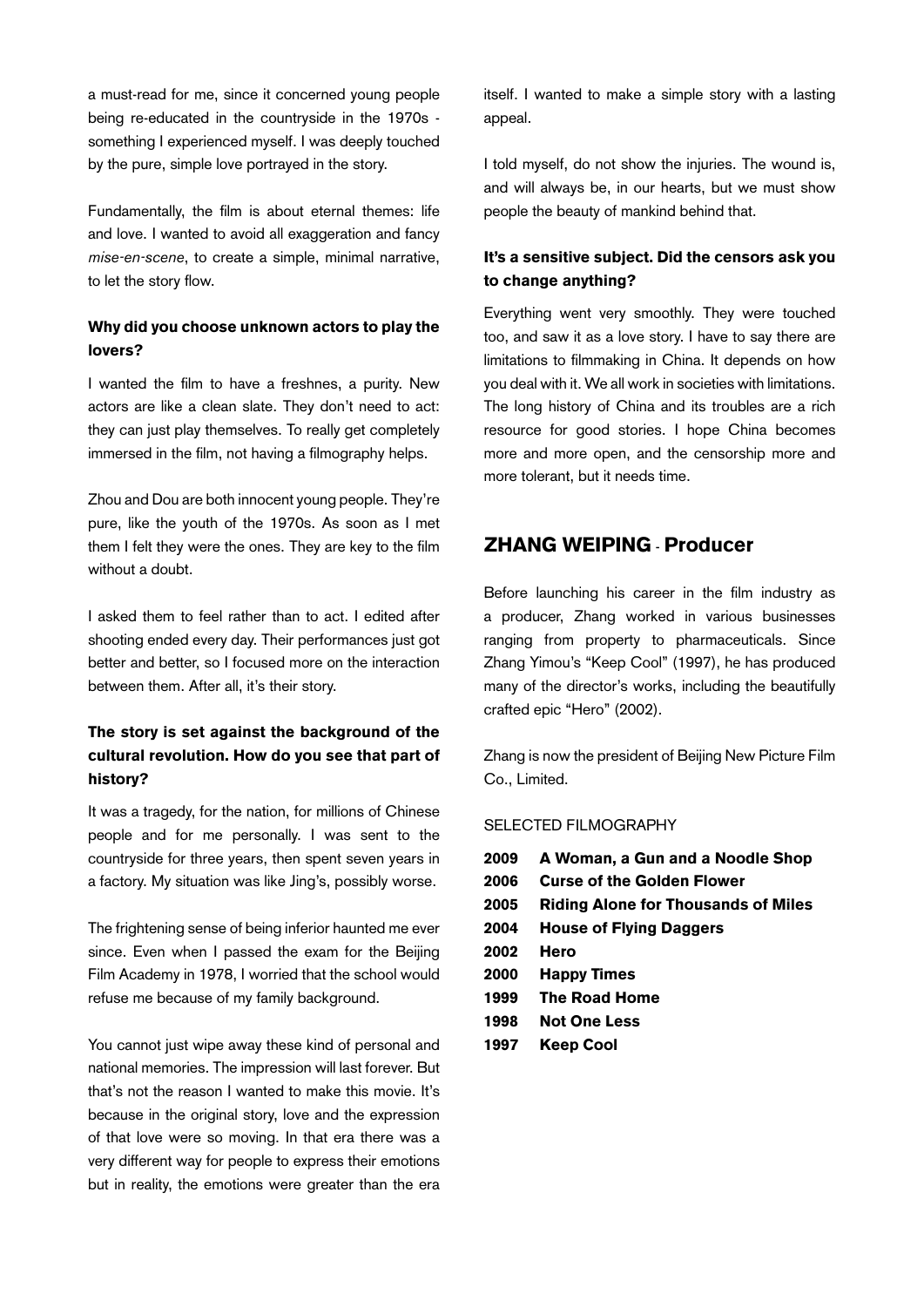### Hugo SHONG - Producer

Hugo Shong has been Founding General Partner of IDG Capital Partners since 1993, and of IDG-Accel China Growth Fund and IDG-Accel Capital Fund since 2005 and 2008 respectively.

In 1993, Mr. Shong assisted IDG Founder and Chairman Patrick J. McGovern to establish China's first technology venture fund for US\$20 million. IDG Capital Partners now has a total of US\$2.5 billion under its management in China.

Mr. Shong completed the Harvard Business School Advanced Management Program in 1996. Previously he conducted graduate studies at the Fletcher School of Law and Diplomacy (1987-88) and earned his MS degree from Boston University's College of Communication in 1987. He graduated from the Graduate School of the Chinese Academy of Social Sciences in 1986 with a Journalism degree and received a B.A. degree from Hunan University in 1982. He has been a member of Boston University Board of Trustees since 2005.

## CAO Huaiyi - Producer

Mr. Huayi Cao is the Chairman of New Classical Entertainment (NCE). He graduated from Shanghai Fudan University in 1986 with a B.A. in Literature. He started his career as a literary editor in the Capital Skill Publishing House of Beijing and participated in the editing and publishing of numerous best-selling books including Shuo Wang's "Anthology".

Mr. Cao founded Zhongshengchunqui Television Culture (Beijing) Entertainment as managing director in 2003. He invested in HaiYan's TV serials *Deep Firm Prison, Jin Ear Pendant, Five Star Hotel* and more. *Five Star Hotel* was broadcast on CCTV prime time and was very well received.

Prior to founding New Classical Entertainment (NCE) and being elected Chairman of the company in 2010, Huayi was a co-founder of Belle Epoque Entertainment. Incorporated in 2006, the company

invested in and distributed TV serials *I am the Sun, Scarlet Dense Fog, Secret Train, Sisters Bride* and many other popular soap operas. *I Am the Sun* won the Silver Prize at the 27th FEITIAN Awards and the Gold Prize at the celebration of the 60th Anniversary of Literary and Artistic Creation in Beijing. *Scarlet Dense Fog* and *Secret Train* won the Annual Television Audience Awards in Beijing, Shanghai, Guangdong, Jilin and other major provinces.

Mr. Cao is well-known for his long-standing and farreaching relationships in the domestic and foreign literary and art fields, especially in film and television, publishing and journalistic circles.

### Bill KONG - Producer

Bill Kong is head of Edko Films, one of Hong Kong's longest-standing independent film companies. Kong's producing debut, "The Blue Kite" (1993), received multiple awards including Best Feature Film at the Hawaii and Tokyo International Film Festivals. Bill Kong's production credits include Yim Ho's "The Day the Sun Turned Cold" (1994), which won Best Picture and Best Director at the Tokyo International Film Festival, and the Academy Award® winning epic, "Crouching Tiger, Hidden Dragon".

"Crouching Tiger, Hidden Dragon" became not only one of the biggest hits of 2000, but also the most popular foreign film in US cinematic history. It went on to earn a roaring US\$210 million at the box office and won multiple awards including four Academy Awards® (Best Foreign Language Film, Best Art Direction, Best Original Score and Best Cinematography), as well as Best Foreign Language Film and Best Director Golden Globe Awards.

In 2002, Bill Kong produced Zhang Yimou's martial arts drama, "Hero". "Hero" smashed box-office records when it opened in China, and was nominated for a host of awards, including Best Foreign Language Film at the 75th Annual Academy Awards®, Best Foreign Film at the Golden Globe Awards, and 14 nominations at the Hong Kong Film Awards. Bill Kong's other collaborations with Zhang Yimou include "House of Flying Daggers", "Riding Alone for Thousands of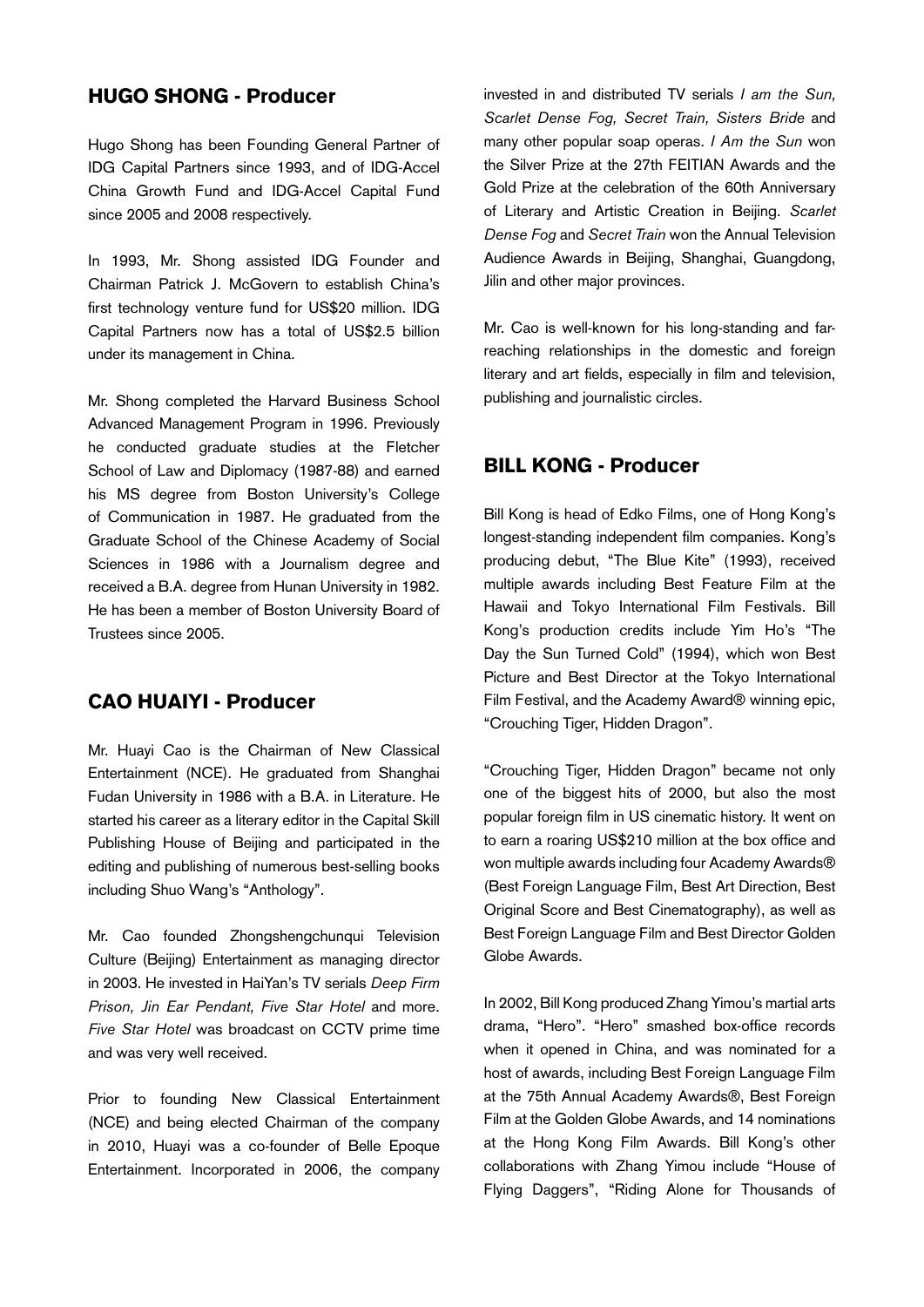Miles" and "Curse of the Golden Flower". Further production credits include the Asian box office smash-hit "Fearless", Tian Zhuangzhuang's remake of the Chinese classic "Springtime in a Small Town", Sun Zhou's acclaimed love story "Zhou Yu's Train", Guo Zairong's "Windstruck", and Ang Lee's "Lust, Caution". Bill Kong's recent projects include Yuen Woo Ping's "True Legend" and Tian Zhuangzhunag's "The Warrior and the Wolf".

#### Filmography as Producer

| 2009 | <b>True Legend</b>                         |
|------|--------------------------------------------|
| 2009 | A Woman, a Gun and a Noodle Shop           |
| 2009 | The Warrior and the Wolf                   |
| 2009 | Murderer                                   |
| 2009 | Subaru!                                    |
| 2009 | <b>Blood: The Last Vampire</b>             |
| 2008 | <b>Claustrophobia</b>                      |
| 2007 | <b>Lust, Caution</b>                       |
| 2007 | <b>Secret</b>                              |
| 2006 | <b>Curse of the Golden Flower</b>          |
| 2006 | <b>Fearless</b>                            |
| 2005 | <b>Riding Alone for Thousands of Miles</b> |
| 2004 | <b>House of Flying Daggers</b>             |
| 2004 | Windstruck                                 |
| 2003 | Zhou Yu's Train                            |
| 2002 | Hero                                       |
| 2002 | <b>Springtime in a Small Town</b>          |
| 2000 | <b>Crouching Tiger, Hidden Dragon</b>      |
| 1994 | The Day the Sun Turned Cold                |
|      |                                            |

## YIN Lichuan - Screenwriter

With family roots that can be traced back to Jiangsu, Yin Lichuan was born in Chongqin in 1973. A poet and one of the so-called "freethinking" writers, he graduated from both the Literature Department of Western Languages at Beijing University and ESEC (École Supérieure d'Études Cinématographiques) in Paris. Amongst his published novels and poetry collections are "The End of the World" ("Tianya"), "Lotus" ("Furong"), "Xianchang", and "Beijing Literature"("Beijing Wenxue"). Yin is also a wellknown spokesman for writers of the 70s generation. In May 2001, a collection of his works, "A Bit More Comfortable" ("Zai Shufu Yixie"), was published. His novel "Jianren" appeared a year later. He made his debut as a director in 2006 with "The Park" ("Gongyuan"), which he followed with "Knitting" ("Niulang Zhiv") in 2008.

## GU Xiaobai - Screenwriter

Born in 1977 and of the Taiwanese Kaoshan minority, Gu Xiaobai is a screenwriter, film critic and columnist. He has written for over a dozen magazines and publications, including *Kan Dianying, Dianying Shijie, 21 Shiji Huanqiu Baodao, Xinxi Shibao, Qingnian Shibao, Huaxi* and *Ruili*. In 2003, his collection of essays "Shiyi Liangjie Beiwanglu" (Xiandai Publishing House) was published and was followed by "Gu Xiaobai's Film Essays" ("Dengdai Shi Yisheng Zuichu Canglao") in May 2005. In 2006, he finished writing his first film script, "The Red Awn" ("Hongse Kangbaiyin"), which won him the International Film Critics' Award (FIPRESCI) at the Pusan International Film Festival.

### A Mei - Screenwriter

Formerly Zhao Junrui, A Mei is another of the so-called "freethinking" writers. She graduated from the Beijing Post and Telecommunication University and was once the head of the Jingpin Gouwu Zhinan editorial department. A Mei's stories such as "My Springtime" ("Wo de Chuntian"), "Who Gets Free Sunlight?" ("Shei You Yangguang Shi Mianfei de)" and "How Did Love Die?" ("Aiqing Shi Zenme Si De") have been published in *Lotus (Furong)* and other magazines.

### XIAO Kefan - Script Consultant

A member of the China Writers' Association, Xiao Kefan is a prolific author. He has published six novels, including "Year of the Mouse" ("Shu Nian"), "Yuan Zhi", "Fu Qiao", and "Machine" ("Jiqi)". His short stories have been published in collections such as "The Black Tribe" ("Heise Buluo"), "Gambler" ("Duzhe") and "Classic Works from Chinese Writers – Xiao Kefan Volume" ("Zhongguo Zhuojia Jingdian Wenku—Xiao Kefan Juan"). His prose work and essays have been published in "Jingzhong De Ni He Wo" and "Wo De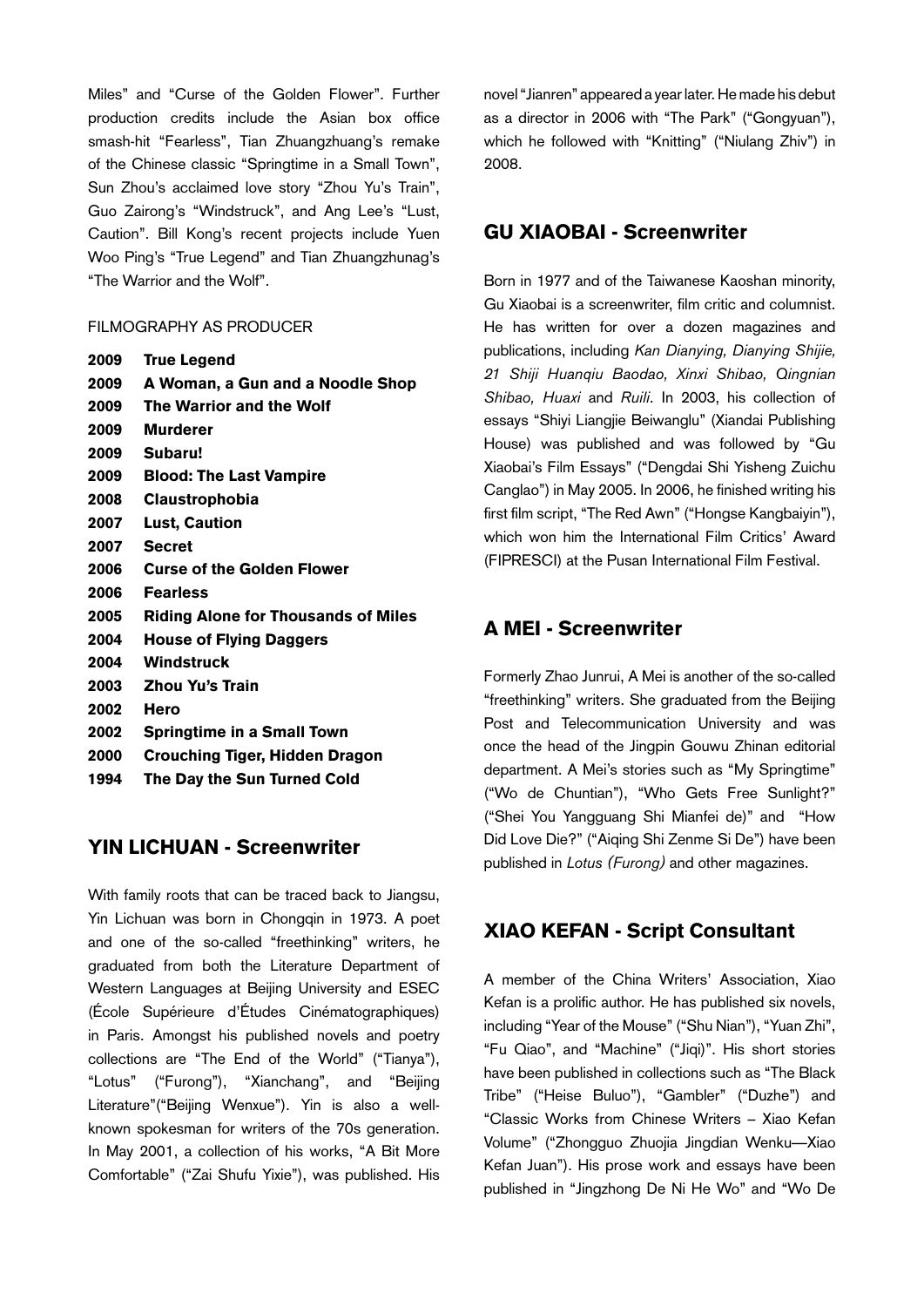Shaonian Wangchao". He has received several awards for his novels, some of which have been adapted as plays, TV and film.

## ZHAO Xiaoding - DP

Since graduating from the prestigious Beijing Film Academy in 1989 with a degree in Cinematography, Zhao Xiaoding has worked as cinematographer on over a dozen films and shot almost a thousand advertising campaigns and shorts.

In 2001, Zhao Xiaoding began his collaboration with director Zhang Yimou, working as DP on Zhang's martial arts epic, "Hero" (2003). The two worked together again on "House of Flying Daggers", which earned him his first Academy Award® nomination for Best Cinematography as well as other awards. More recently, Zhao Xiaoding was DP on the successful publicity film for Beijing's Olympic Bid, the Shanghai 2010 Expo Bid and the Beijing 2008 Logo Unveiling publicity film.

#### Selected FilMOGRAPHY

2009 A Woman, a Gun and a Noodle Shop 2008 An Empress and the Warriors 2006 Curse of the Golden Flower 2005 Riding Alone for Thousands of Miles 2004 House of Flying Daggers 2003 Hero 2001 Spring Subway 1999 A Season of Flowers and Rain 1998 The Prosperous Queen Mother 1997 Love Fool 1996 Yijia Liangzhi 1997 Bianwai Zhangfu 1994 An Interim Father 1993 Divorce Wars 1992 Jing Wang Xiao Xiong 1991 Raging Flame Grievance 1990 The Wolf and an Angel 1987 Shan Hun Pili

## WU Ming - Art Director

Wu Ming graduated in 2001 from the Art Department of the Beijing Film Academy. His credits as art director include "Love in Cosmo" ("Yaobai Hunyue"), "The 19th Step", "Snowfall in Taipei" ("Taipei Piaoxue"), "Clutch Time" ("Sheng Si Shike"), "Setting Off" ("Jiri Qicheng"), "The Foolish Old Man Moves the Mountain" ("Yu Gong Yi Shan") and "Waiting in Beijing" ("Beijing Dengdai"). He has also worked as a storyboard artist for the films "Perfect World" ("Feichang Wanmei"), "House of Flying Daggers", "Hero" and "Musa the Warrior" ("Wushi").

TV soap operas Wu has worked on include "Empty Nest" ("Kong Chao"), "Family Honor" ("Jia Men"), "Family Powder" ("Xiangliao Shijia") and "The Storm Warriors 2" ("Feng Yun 2").

Wu also took part in the creation of the ceremony for the premiere screening of the "House of Flying Daggers", the advertising campaign "Travel in China" ("Zhongguo Lvyou Xinxiang Pian"); and the charity ad "The Blood Donor Angel" ("Xianxue Tianshi").

# TAO Jing - Sound Designer

A veteran of the prestigious Beijing Film Academy, Tao Jing was nominated for the Best Sound award at the Golden Rooster Awards for work on his debut project, Chen Kaige's "The King of Children" (1988). In 1989, Tao Jing supervised the sound for the horror film "Lonely Soul in a Black Chamber", the first film in China to be mixed in Dolby Stereo. He has worked successively with China's two most influential directors, Chen Kaige and Zhang Yimou, and is a two-time winner of the Golden Rooster Award for Best Sound, for Chen Kaige's "The Emperor and the Assassin" (1999) and Hero (2003).

On the international scene, Tao Jing has been awarded the Golden Reel Award for Best Sound Design in the film "Shanghai Triad", Best Technical Achievement Award at the Cannes Film Festival for Chen Kaige's "Farewell, My Concubine" (1993), and a BAFTA nomination for "House of Flying Daggers" (2004).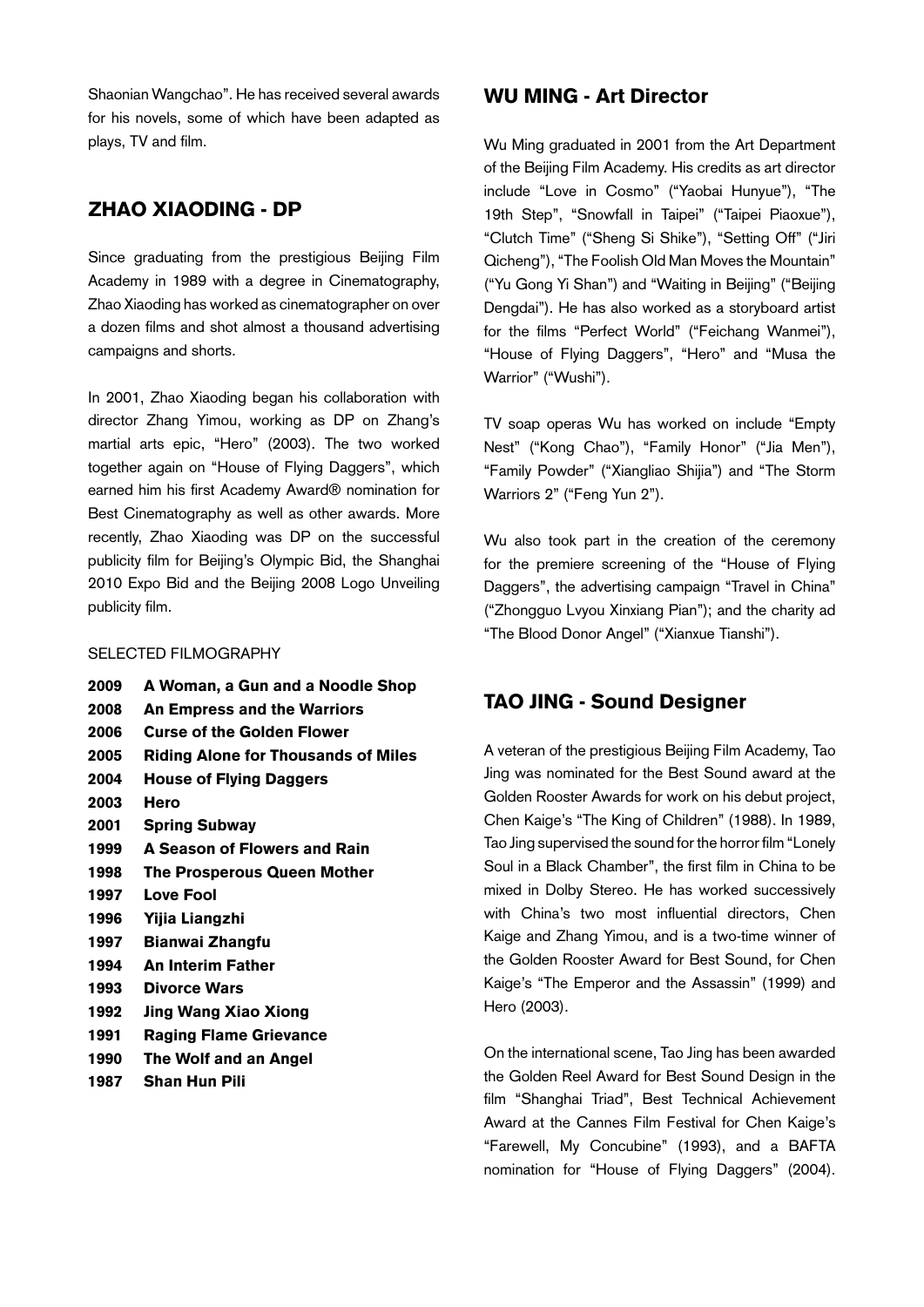Since 2002, he has been a Visiting Professor at the Beijing Film Academy, and was also the inspector general for sound effects for Beijing's 2008 Olympic opening ceremony.

#### Selected Filmography

| 2009 | <b>True Legend</b>                         |
|------|--------------------------------------------|
| 2009 | <b>Empire of Silver</b>                    |
| 2008 | A Woman, a Gun and a Noodle Shop           |
| 2008 | The Forbidden Kingdom                      |
| 2005 | <b>Riding Alone for Thousands of Miles</b> |
| 2004 | <b>House of Flying Daggers</b>             |
| 2003 | Hero                                       |
| 2003 | <b>Beautiful Shanghai</b>                  |
| 1998 | The Emperor and the Assassin               |
| 1996 | Keep Cool                                  |
| 1995 | Shanghai Triad                             |
| 1994 | <b>To Live</b>                             |
| 1993 | <b>Farewell My Concubine</b>               |
| 1992 | <b>Morning Beijing</b>                     |
| 1991 | Life on a String                           |
| 1990 | <b>Oh Snow of Fragrances</b>               |
| 1989 | Lonely Soul in a Black Chamber             |
| 1988 | The King of Children                       |
|      |                                            |

### Qigang CHEN - Composer

Qigang Chen was born in Shanghai into an artistic family on August 28, 1951. He specialized in the clarinet at a middle school attached to the Central Conservatory of Music and later began performing with and directing wind and string ensembles as well as composing. In 1977, he entered the Composition Department of the Central Conservatory of Music, studying under Luo Zhongrong, and graduating with full honors in 1983. In the same year, he received an award from the Ministry of Education to study overseas and in 1984 he traveled to France to pursue advanced studies.

Whilst in France, Chen gained recognition from contemporary master Olivier Messiaen who took him under his wing from 1984 to 1988. He was also taught by Ivo Malec, Claude Ballif, Betsy Jolas and other recognized teachers from the Paris Conservatory. He obtained a scholarship from the French government for four consecutive years. In 1988, he obtained a master's degree from the Paris Sorbonne University and a succession of high-ranking composition diplomas from the École Normale Supérieure de Musique de Paris. In both 1987 and 1991, he worked as a composition researcher at IRCAM (Institut de Recherche et Coordination Acoustique/Musique).

Qigang Chen composed the 2008 Olympic Games opening ceremony theme song "You and Me", and acted as music supervisor in charge of the opening ceremony.

## MENG Peicong - Editor

Born in 1983, Meng Peicong graduated from the prestigious Beijing Film Academy. Having finished her studies, she became a freelance recording technician, working for the Sound Laboratory of the Beijing Film Academy, the Sound Workshop in Beijing Film Studio, the recording department of The State Administration for film, TV and radio, the sound department of the TV soap opera creation centre at China Central TV, Yijing Digital Technology Co. Beijing SOUNDFIRM, Beijing Wei You Ding Li Cultural Development Co. Ltd., Beijing Jingdian Lanxianli Yingshi Cultural Co. Ltd., as well as other prominent movie and television sound production companies. She is currently working as a freelance film editor.

#### Selected Filmography

- 2009 A Woman, a Gun and a Noodle Shop.
- 2008 True Legend.
- 2007 Blood: The Last Vampire.
- 2007 Subaru!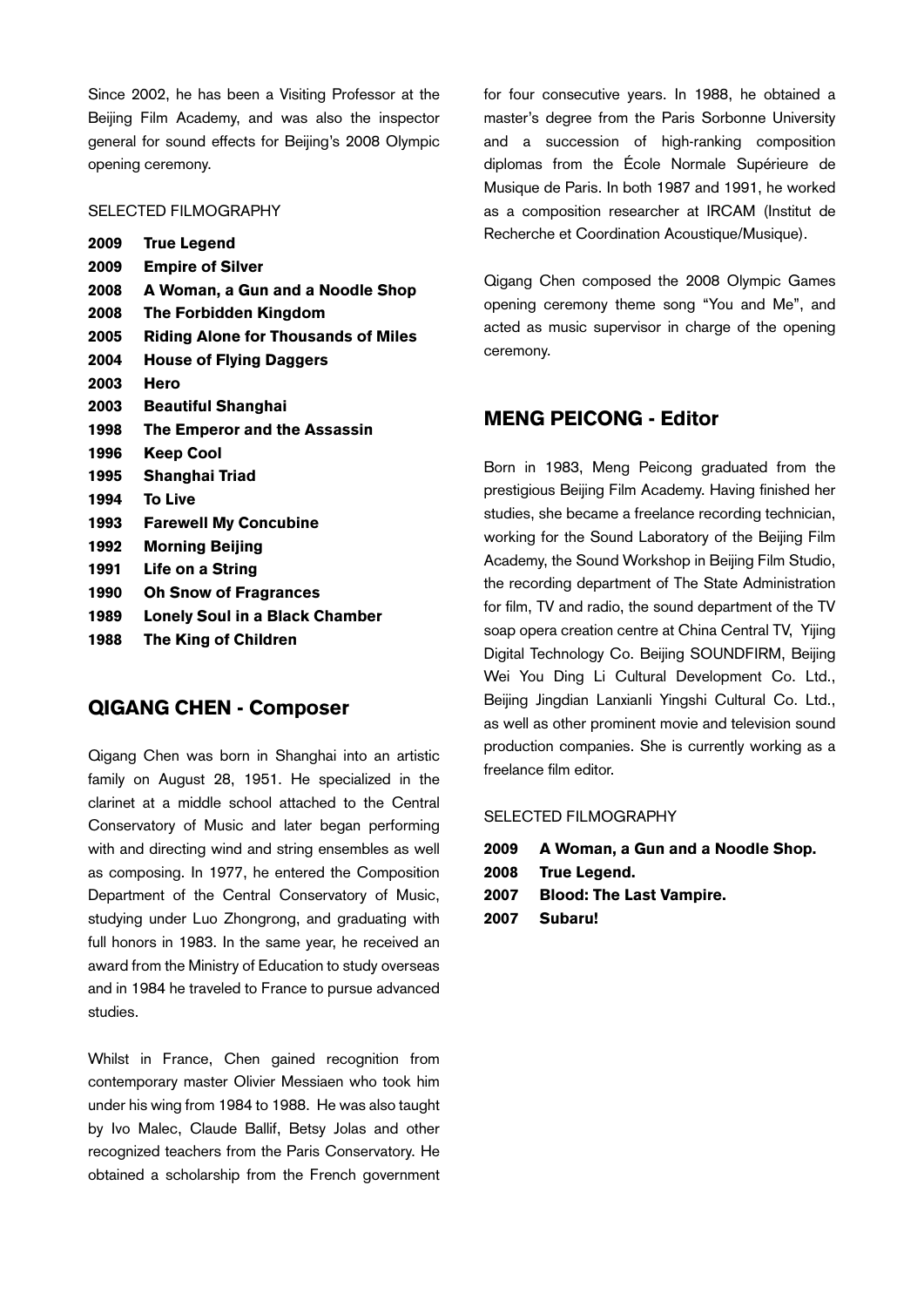# **CAST**

# **CREW**

| <b>ZHOU DONGYU</b> | Jing                   |
|--------------------|------------------------|
| SHAWN DOU          | Sun                    |
| XI MEIJUAN         | Jing's Mother          |
| LI XUEJIAN         | Village Director Zhang |
| CHENG TAISHEN      | School Teacher Mr. Luo |
| SA RINA            | Auntie                 |
| LV LIPING          | Wei's Mother           |
| JIANG RUIJIA       | Wei                    |
| <b>YU XINBO</b>    | Lin                    |
| YI XINYUN          | Fang                   |
| SUN HAIYING        | Sun's Father           |
| QI KE              | Director Li            |

#### Directed by **ZHANG YIMOU**

**Producers ZHANG WEIPING** Hugo Shong Cao Huayi Bill Kong

**Screenplay YIN LICHUAN** Gu Xiaobai A Mei *Based on the novel "Hawthorn Tree Forever" by Ai Mi*

Script Consultant Xiao Kefan

Story Consultant **ZHOU XIAOFENG** 

DP ZHAO XIAODING

Art Director Wu Ming

Sound Designer Tao Jing

Original Music Qigang Chen

Editor Meng Peicong

Production Manager Huang Xinming